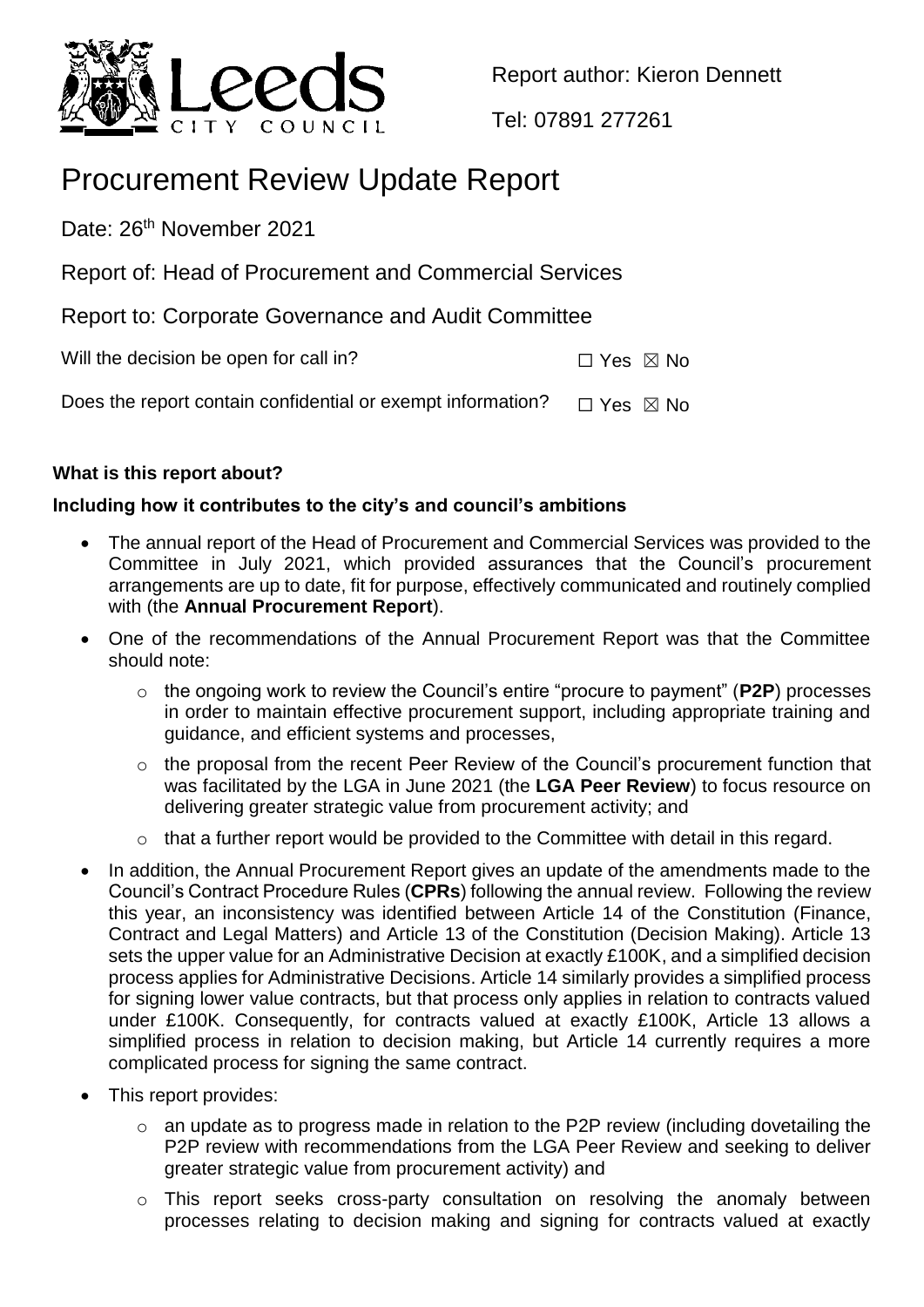£100K, by extending existing the simplified contract signing process to also apply to contracts valued at exactly £100K.

• The Council's procurement function aims to support the Council's Best City ambition of "Strong Economy and a Compassionate City". The goods, works and services we chose to buy and commission, the suppliers we select, the influential relationships we maintain with those suppliers, and the commercial opportunities we offer can strengthen the local economy and improve the wellbeing of local people. Further, the P2P review responds to the Council's Best Council ambitions, by seeking to improve efficiency and enterprise in procurement, delivering effective partnership working and commissioning, high quality and locally integrated public services, supporting those most in need, engaging with communities and individuals, and making the best use of our resources.

# **Recommendations**

Members are requested to:

- 1. note the contents of this report; and
- 2. provide comments on the proposal extend the existing the simplified contract signing process under Article 14 of the Constitution to also apply to contracts valued at exactly £100K, and thereby align with the Administrative Decision making process values under Article 13 of the Constitution.

# **Why is the proposal being put forward?**

- 1 This report provides an update as to progress made in relation to the P2P review (including dovetailing the P2P review with recommendations from the LGA Peer Review and seeking to deliver greater strategic value from procurement activity). In accordance with the Corporate Governance Code and Framework, the P2P review seeks to review the efficiency and effectiveness of all P2P related processes in order to ensure compliant procurement activity, to deliver value for money in relation to external spend, and to have the capacity/capability to be effective.
- 2 In addition, whilst consulting with Internal Audit on the proposed changes to CPRs it came to light that there is an anomaly between Finance, Contract and Legal Matters) and Article 13 of the Constitution (Decision Making), as described above. Extending the existing simplified contract signing processes under Article 14 by 1p to include contracts valued at exactly £100K, will align with the simplified decision making processes in relation to Administrative Decisions under Article 13, ensuring clarity and efficiency.

# **What impact will this proposal have?**

| <b>Wards affected:</b>            |       |                |
|-----------------------------------|-------|----------------|
| Have ward members been consulted? | ∃ Yes | $\boxtimes$ No |

- 3 The ongoing P2P review seeks to further improve the efficiency and effectiveness of the Council's procurement, contract management and invoice processing function, in order deliver the key areas of the Council's Procurement Strategy:
	- a) Value for money, and efficiency
	- b) Governance legal compliance and managing risk
	- c) Social Value and the Real Living Wage
	- d) Commercial opportunities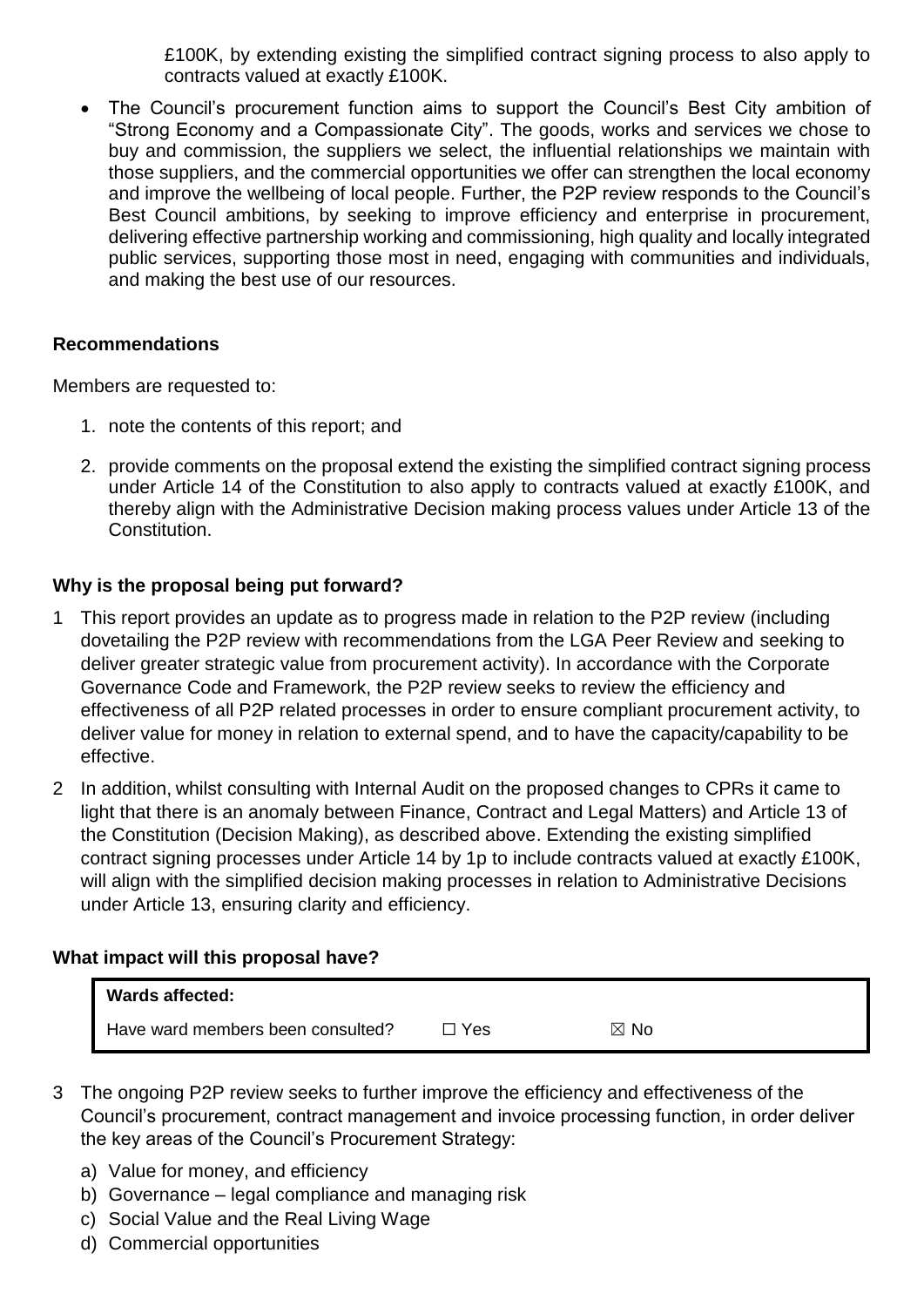e) Supplier engagement and contract management.

# **What consultation and engagement has taken place?**

- 4 Together with senior officers from across the Council, both the Leader and Cllr Scopes (as former Chair of this Committee, and Chair of Scrutiny Board) participated in the LGA Peer Review. A full list of those involved is included in the LGA Peer Review report at Appendix 3.
- 5 The P2P review is the subject of Council-wide consultation as part of the Core Business Transformation Programme.
- 6 Seeking opportunities for procurement savings is subject of oversight by BCT: Financial Challenge, and feeds into the overall Council budget-setting process.
- 7 The Executive Member has been consulted on the proposed change to Article 14 of the Constitution and is supportive of seeking comments through this Committee to ensure crossparty consultation on the proposed change is achieved.
- 8 As noted elsewhere, this is a follow up report to the Procurement Assurance Report provided to this Committee in July 2021. In addition, annual Social Value reports are provided to Scrutiny Board.

#### **What are the resource implications?**

- 9 The systems and processes anticipated by the Procurement Strategy represent an appropriate use of resources and are good value for money. Additionally the procurement activity supported enables both cashable and non-cashable savings to be made in the commissioning lifecycle. The Procurement Strategy however recognises that resource constraints mean that we are currently not able to concentrate on all procurement categories as much as we would like, and that may have an adverse impact on the Council's ability to obtain value for money in terms of both costs and in respect of fully delivering the wider outcomes that could be achieved through increased social value.
- 10 The P2P review presents opportunities to draw further value from the Council's procurement activity, while adopting more efficient processes. Further, early indicators are that investing in further commercial resource will help maximise value and ensure delivery of anticipated outputs from the Council's commercial activity (i.e. "invest to save").

# **What are the legal implications?**

- 11 While the P2P review has resulted in some reallocation of resource from compliance checking to areas delivering greater strategic value from procurement activity (including development of new systems and processes), it is not anticipated that the governance arrangements will be adversely impacted and the Procurement Strategy, CPRs and procurement tools and documentation meet all legal requirements.
- 12 Further, the review and refresh of the Council's procurement processes will ensure that they are fit for purpose with a view to improving compliance as well as efficiency. Similarly, improving contract management arrangements across the Council will also deliver benefits from a governance and compliance perspective. Finally, improving P2P systems will facilitate compliance by the Council with the anticipated broadening of Council reporting requirement when the Government introduces its new procurement regulations (anticipated in 2023).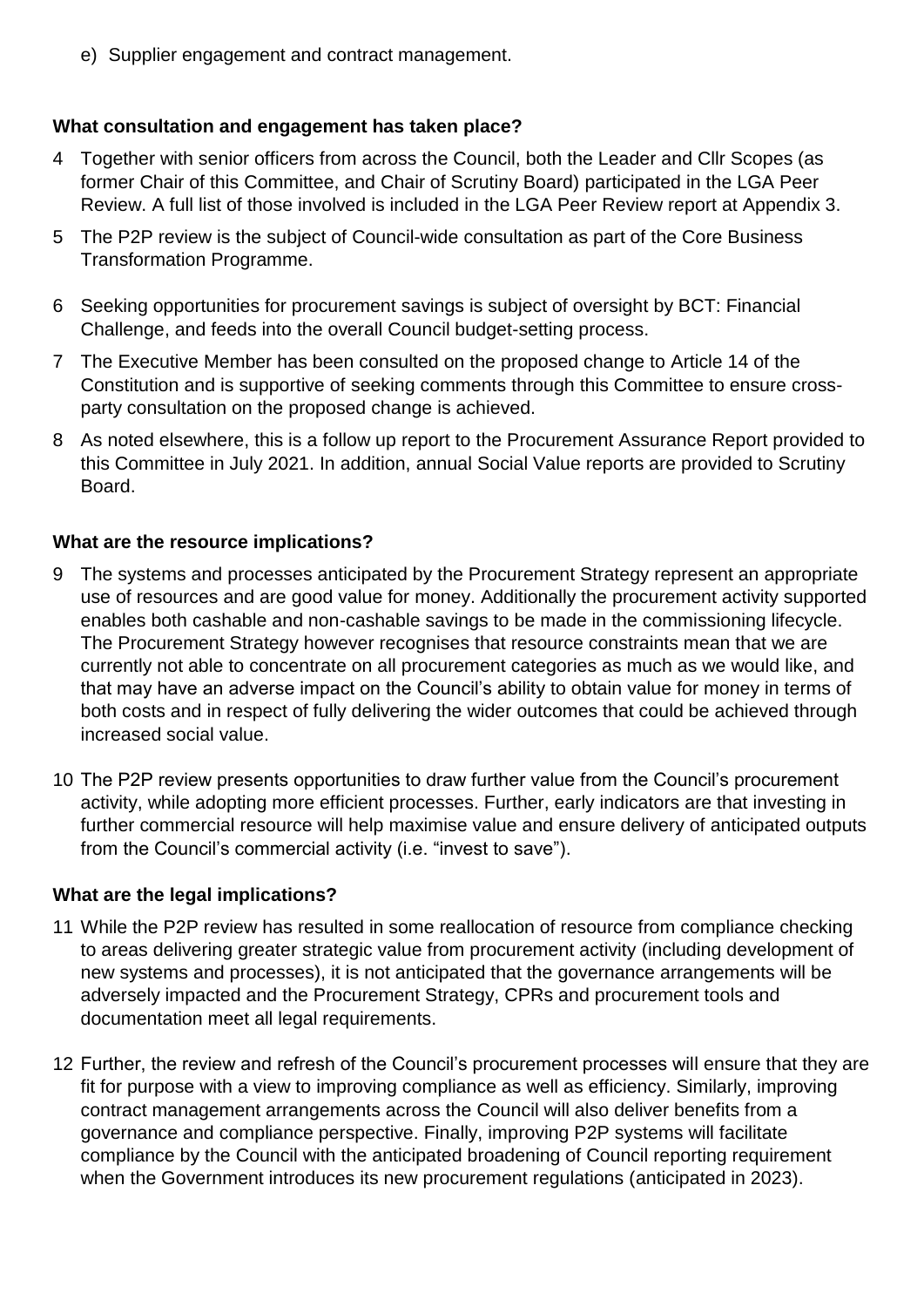- 13 Article 15.2.3 allows clarificatory changes to the Council's Constitution to be made by the City Solicitor. Cross-party consultation via this Committee will facilitate such an amendment by the City Solicitor in relation to Article 14.
- 14 This report is not eligible for call-in.

# **What are the key risks and how are they being managed?**

- 15 The systems and processes that form part of the Council's procurement framework are currently functioning well, however they include significant levels of manual processing and are inefficient. One of the aims of the P2P review is to improve this.
- 16 One of the Resources directorate risks relates to risk of procurement challenge, and it is anticipated that improving processes and systems will further reduce the risk of challenge. As set out above there have been no formal challenges to procurement activity in the year to date, and work is continually undertaken to ensure the tender evaluation guidance is embedded through training and monitoring.
- 17 One of the actions identified as part of the P2P review is development of a procurement risk register.

# **Does this proposal support the council's three Key Pillars?**

- $\boxtimes$  Inclusive Growth  $\boxtimes$  Health and Wellbeing  $\boxtimes$  Climate Emergency
- 18 The Council's procurement function (including in relation to delivering additional Social Value through procurement) ensure that the Council is able to deliver the council's three Key Pillars.
- 19 Effective procurement activity supports the Council's ambitions of a strong economy and a compassionate city, and the Procurement Strategy is specifically drafted in response to the Best Council Plan. Individual procurements support most/all of the Council's priorities and breakthrough projects.

# **Options, timescales and measuring success**

# **What other options were considered?**

20 A "do nothing" option was considered and discounted. Options for developing P2P systems are currently the subject of a competitive procurement process, and developing contract management best practice is the subject of ongoing research and consultation.

# **How will success be measured?**

21 Opportunities for improvement will be measured against "best practice", and the Procurement Strategy KPIs. Efficiencies in procurement and management of operational contracts will contribute to the Council's financial challenge savings.

# **What is the timetable for implementation?**

22 The P2P action plan is split into 3 phases, which align to the phases of the Core Business Transformation programme. The Phase 1 immediate actions having already commenced with some having already been completed. The medium-term actions relate either to the procurement of a new technology/system delivery partner which is anticipated in late 2022 or will be impacted by the detail of the Government's new procurement regulations (anticipated during 2023). The final phase are outputs from the new technology/systems to be delivered and will follow completion of the procurement exercise. See Appendix 1 for further detail.